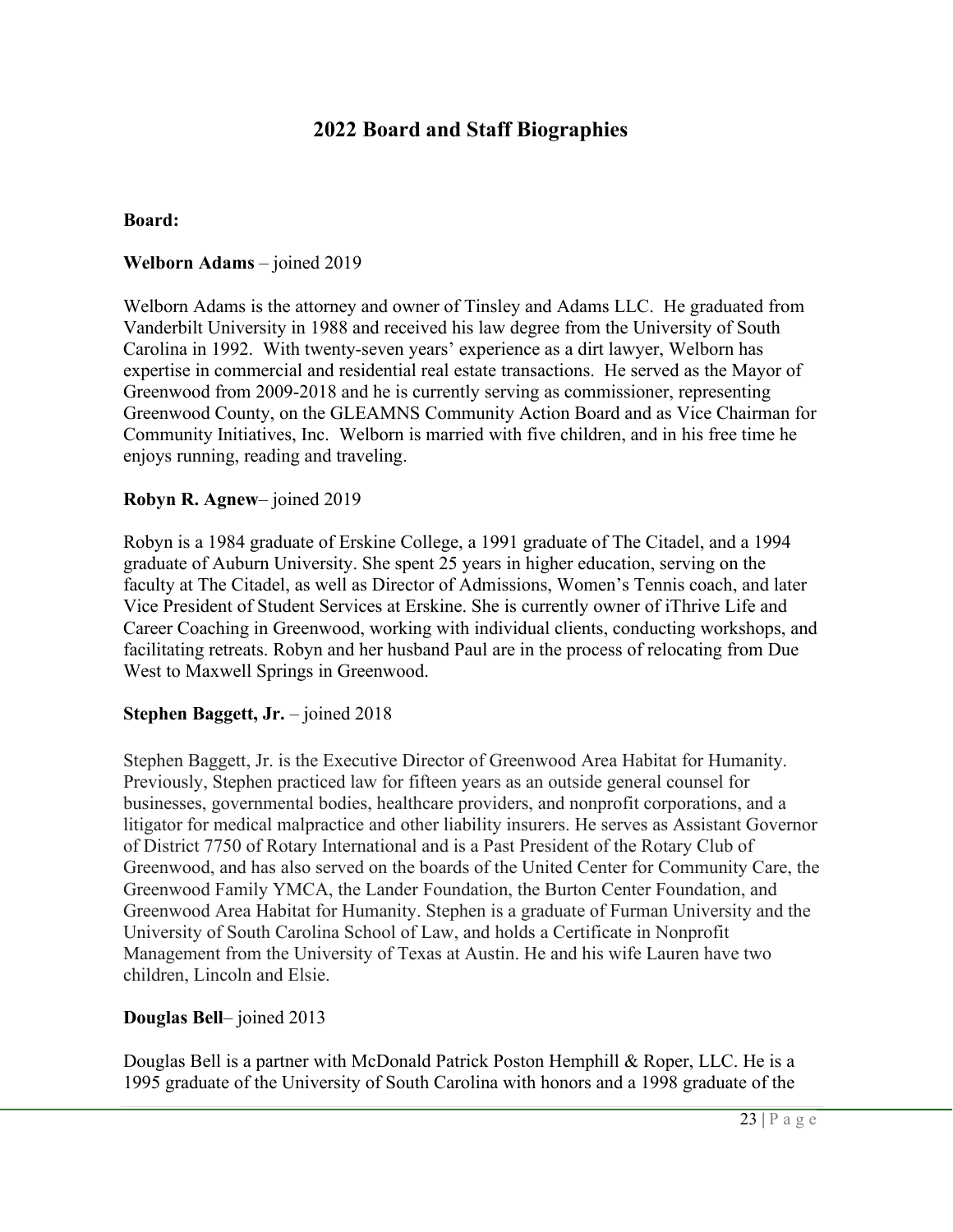University of South Carolina School of Law. As an attorney with more than eighteen years of experience in commercial and real estate transactions, nonprofit governance, land use, estate and trust planning and administration, his practice focus provides a complimentary background for his role as a board member.

### **Timothy Burke**– joined 2006

Tim has a love in all things dirt. After moving to South Carolina from Vermont 27 years ago, he has been involved with all aspects of residential real estate development, golf course construction and land stewardship. With a true affection for the outdoors, Tim has been instrumental in the protection of nearly 25,000 acres in the upstate. An avid hunter, fisherman, gardener and amateur bee keeper, the out of doors is where he spends his days. Tim has served on the USLT Board for several terms and is a past Board president.

### **Rossie L. Corwon**– joined 2012

Rossie Corwon has served on the Board since 2012, and served as Board President from 2015 to 2021. She earned a Graduate Degree (Master's in Business Administration) from Texas A&M and also earned a Bachelor of Science with Honor in Agricultural Engineering from Clemson University. She is a SC Registered Professional Engineer. She recently retired from her position as the City/County Engineer for Greenwood, SC. She has also worked with the International Paper Company, Greenwood Commissioners of Public Works, Greenwood Mills, WRS, Inc., a Wal-Mart Development Company, and was the owner and operator of Stormwater Specialists, LLC. She currently resides in Greenwood with her husband Mike and has two sons and 7 grandsons.

### **Bryan Green**– joined 2010

Bryan T. Green grew up in Milton, Florida where he first developed his love of the land by exploring his family's old farm. He went on to college at Mercer University, then medical school at the University of South Alabama where he graduated Alpha Omega Alpha. He did his internal medicine residency there and then a gastroenterology fellowship at Duke University. He began private practice gastroenterology in Greenwood, South Carolina where he fulfilled his life-long dream of owning his own forest land by purchasing a tract of land on the Saluda River. He has permanently protected this tract and several others he was fortunate enough to purchase by placing a conservation easement on them. He remains passionate about land conservation and the preservation of native fauna and flora.

## **Rick Green**– joined 2000

Rick Green works at Upper Savannah Council of Governments and has been involved with Upper Savannah Land Trust activities since the first meetings to discuss the idea. He is a graduate of Wofford College with a Bachelor's Degree in History and a graduate of Clemson University with a Master's Degree in City and Regional Planning. He has been employed at Upper Savannah Council of Governments since 1994. A background in planning studies has enabled him to bring a unique perspective to the development of the land trust while also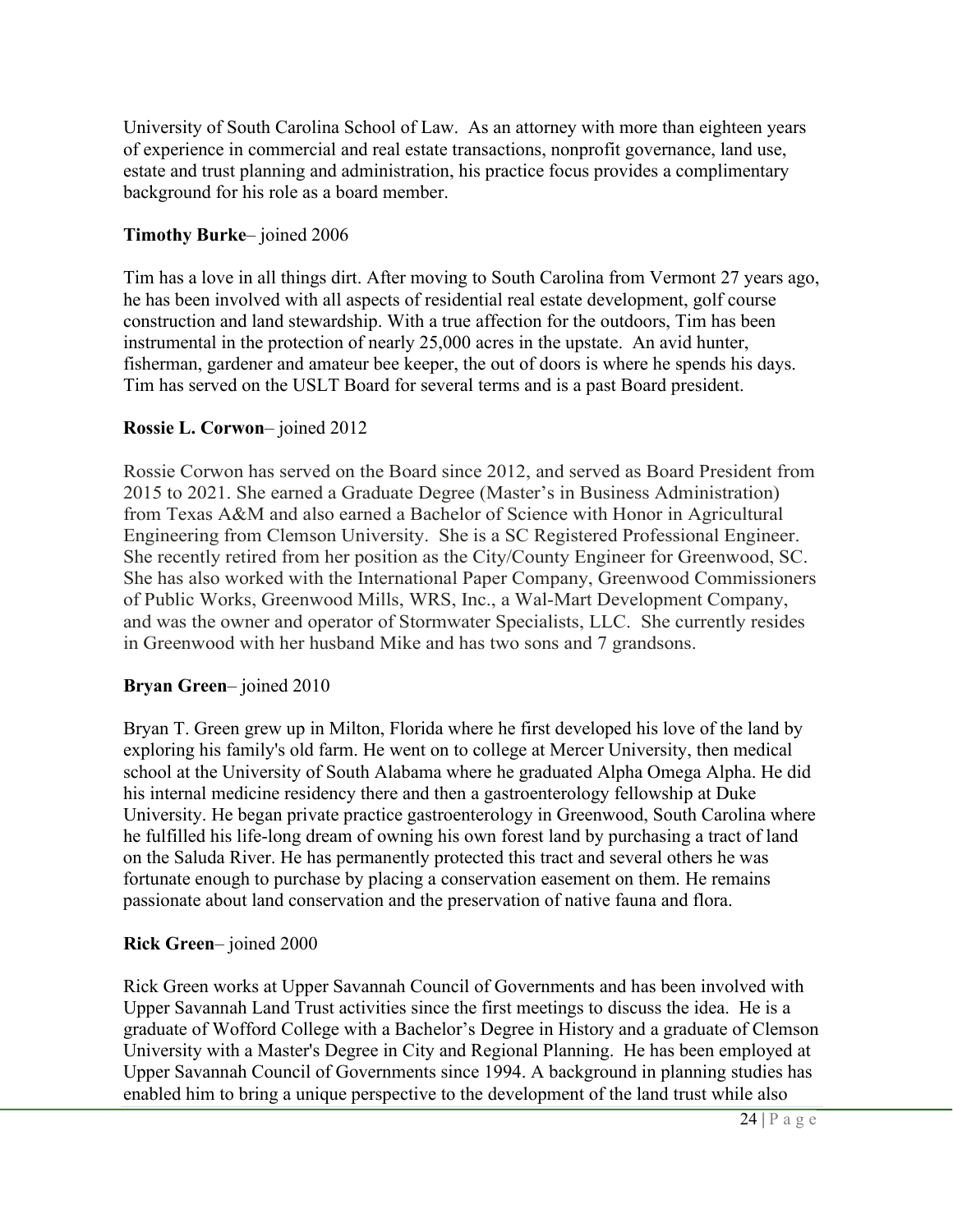facilitating meetings and providing staff support. This support has evolved into the position of Secretary to the land trust Board of Directors, a position he still holds. He has been able to watch the organization progress from an idea to a concrete organization planning for future growth.

### **Chuck Gresham**– joined 2018

Chuck retired from Clemson University after 33 years' experience in forestry research in South Carolina's lowcountry. He also had Extension responsibilities as well as Masters and PhD graduate students. Although he was located at the Baruch Institute in Georgetown, he taught at Francis Marion University and occasionally on the Clemson campus. Several of his research projects were in conjunction with conservation organizations such as the Audubon Society, U. S. Forest Service and Westvaco Corporation.

### **Sands Moody (Sandy) Gresham**– joined 2016

Sandy is a retired educator and a National Teacher of the Year for Project Learning Tree. She has a lifelong love of the woods and family lands from early hunting, boating and camping with her parents, to later, meeting her husband, Chuck (retired professor of Forestry, Clemson) at South Carolina Conservation Camp in 1965. Sandy has served on the SC Agricultural Extension Service Board, the Georgetown County Extension Council, the Waccamaw Regional Planning Council 2020 Committee, the SC Department of Education Science Curriculum Committee and the Science Textbook Committee. She has served several terms on the SC Project Learning Tree Board. Currently, Sandy devotes time to the McCormick County Forestry Association, the McCormick County Extension Council, and the Board of the Upper Savannah Land Trust on which she served as Vice-President 2019-21 and presently serves as President. Sandy enthusiastically promotes Project Learning Tree to educators and students in western South Carolina and North Carolina, and in eastern Georgia. In their free time, she and Chuck enjoy entertaining at the "family cottage" on beautiful Lake Thurmond.

### **Patrick Eugene Griswold**– joined 2014

Patrick works as a Project Manager with Town and Country Construction of South Carolina and has been a board member of the USLT since 2014. Patrick was born in Phenix City, Alabama where he lived until completing his Bachelor of Science in Building Construction from Auburn University. In 1988, Patrick came to Greenwood South Carolina to start the construction of the Fuji Film, USA campus. While here, Patrick met his wife, Renee and has called the Greenwood area home since 1992. Even though construction can seem counter to the mission of a land trust, Patrick has come to appreciate the necessity of balance between the effect of new construction on the land and conservation of the lands that make the Upper Savannah area special. This balance comes through his work in the construction business and serving on the USLT Board.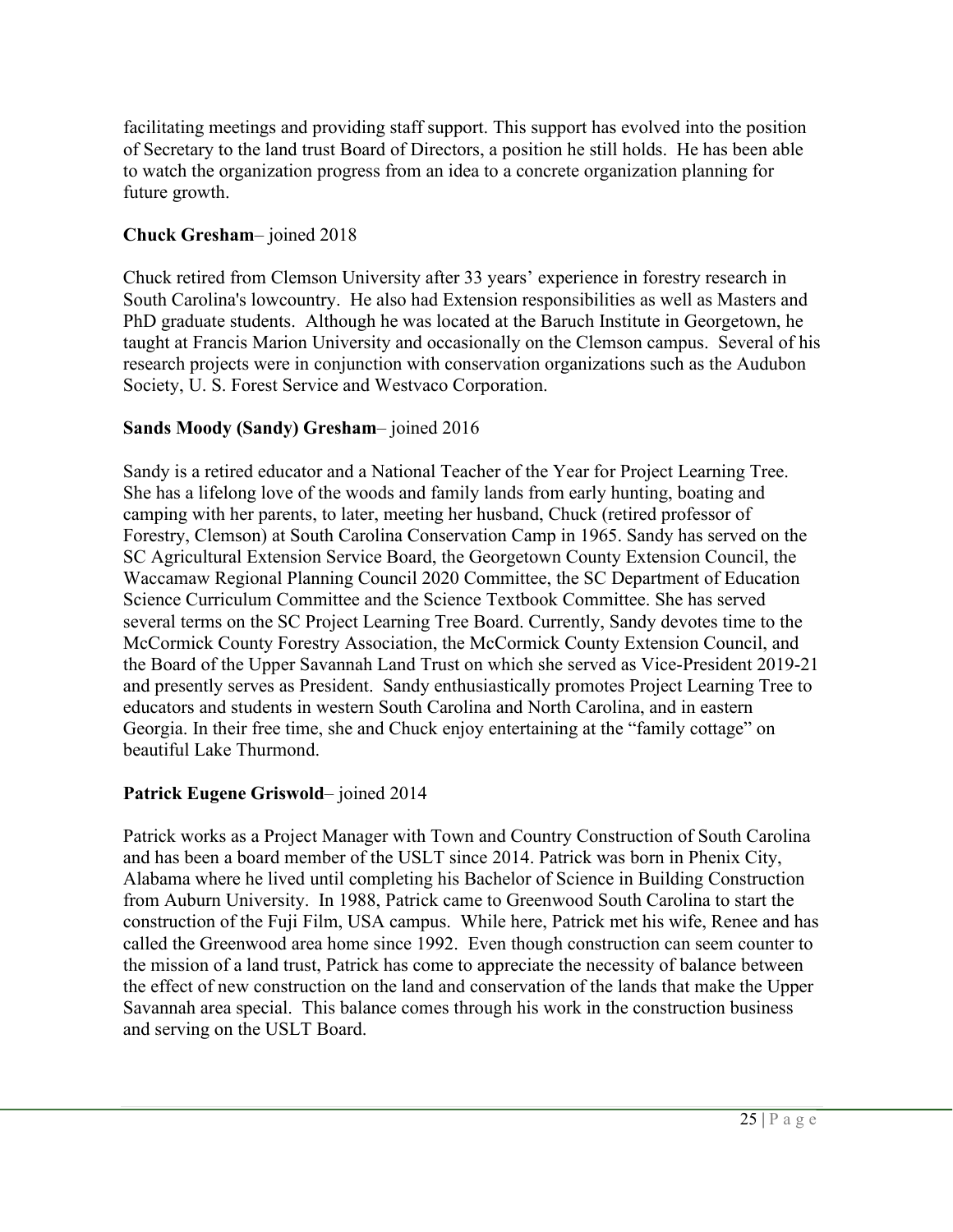### **John Charles Hollingworth**– joined 2020

Charles Hollingsworth and his wife, Kathy, are lifelong residents of McCormick, SC. They have two daughters, Kristy and Leslie, and two grandsons, Jonathan and Chase. Charles graduated from McCormick High School in 1971. While attending Piedmont Technical College, he had an opportunity to manage two shortwood yards for Brunswick Pulp and Paper Company. Charles worked in timber procurement for 46 years with Georgia-Pacific. His experience includes procuring pulpwood, chip-n-saw, and sawtimber for seven Georgia-Pacific facilities in SC and GA. He is an active member of First Bethany Baptist Church. Charles is a member of the Forestry Association of SC, and is Top Logger trained. He is a life-long outdoorsman and supports the conservation and management of land and timber for future generations to have and enjoy.

### **Derek Kinney**– joined 2020

Derek Kinney born and raised in Greenwood, SC. He is married to Cindy Kinney and has two children, Ashtyn and Ben. Derek is retired from a lifelong career of 34 years with Greenwood County helping others, working as a Paramedic and serving as the Emergency Services Director, responsible for County Fire, Emergency Medical Services and Emergency Management. Derek serves as the Chairman of the Friends of the NRA, Greenwood Chapter. He is enjoying his time off to do more hunting, fishing, and catching up with old friends and devote more time to his interests. Since retirement he has more time that allows him to do work in the great outdoors, such as land management, wildlife enhancement, and controlled burns both personal and for clients. Derek's other hobbies include reading, bible study, politics, clay shooting, serving as a high-school shooting coach, and anything that introduces young people to the outdoors.

### **John R. Patrick**– joined 2015

John R. Patrick and his wife, Rebecca, are natives of Greenwood, SC and live in Greenwood with their son, Hunter. John is a graduate of Clemson University with a focus in Human Resource Management. He has over 13 years of experience in the wealth management industry and is a Financial Advisor with Countybank Investment Services offered through Raymond James Financial. He previously worked as a Vice President for Park Sterling's Wealth Management Group where he obtained his Series 63, 65, and 7 Securities Licenses as well as his South Carolina L,A,& H Insurance license.

### **Andrew Robinson**– joined 2011

Andrew Robinson is a native of South Carolina. He has served on the USLT Board since 2011. He served as Vice Chair of the Board from 2012-2013 and Chair from 2013 to 2014. He has served as the Board Treasurer from 2015 to present. He is a 4th generation landowner of Pine Lane Farm located in McCormick, SC which is an active cattle and tree farm. He, his wife and daughter have lived on the farm for 18 years. His mission towards conservation is driven by his family's long standing enjoyment of their land and the hopes that it will be there for the same reasons for many generations to come. He has a Bachelor of Science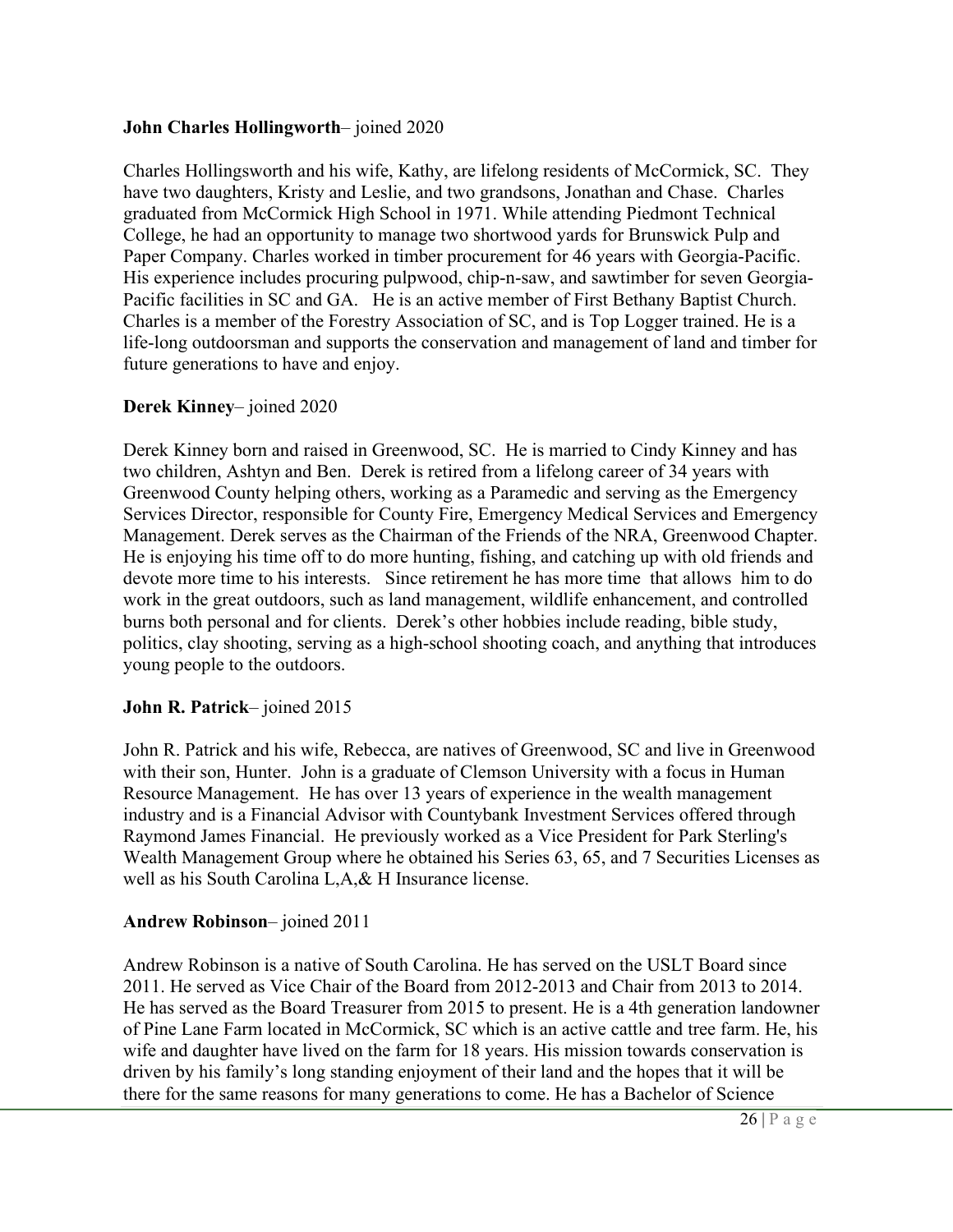degree in Business from Erskine College. He works as a Sr. Buyer/Planner in Procurement for a pharmaceutical company sourcing raw materials and packaging for a US and Mexico facility.

#### **John William (Bill) Rogers, II**– joined 2014

Bill Rogers of Abbeville is the retired Director of Pharmacy Services at Self Regional Healthcare in Greenwood, SC. He earned a Bachelor of Science Degree in Biology and Chemistry from Guilford College. He also earned a Bachelor of Science Degree in Pharmacy and Master of Health Services Administration from the Medical University of South Carolina. He is Past President of the MUSC College of Pharmacy Alumni Association and is as an Adjunct Clinical Professor Emeritus at the College of Pharmacy at Presbyterian College and the S.C. College of Pharmacy. Rogers is a long-standing civic volunteer both in community activities and the pharmacy profession in areas such as fund raising, historic preservation, participating in medical missions abroad, volunteering in the arts, and as a public speaker.

#### **James Carl Sanders, Jr. (Jimmy)** – joined 2006

Jimmy Sanders & his wife of almost fifty years, have one child and one remarkable grandchild. Jimmy has been involved with the Upper Savannah Land Trust since its inception. He serves as chairman of the Upper Savannah Land Trust monitoring committee. He is a graduate of Berry College. He owns and operates tree farms in three South Carolina counties totaling 525 acres and one of these farms is protected by a conservation easement with Upper Savannah Land Trust. He is retired from the United States Department of Agriculture, Natural Resource Conservation Service. Along with serving on the Upper Savannah Land Trust board, he also serves on numerous environmental organizations and committees, including the Board of the Forestry Association of SC, which he chaired in 2019. He was honored as 2014 South Carolina Tree Farmer of the Year.

#### **Wayne Steffen**– joined 2018

Wayne Steffen resides in Pomaria, SC and is a registered forester with 45 years' experience in fiber procurement, harvesting systems and forest management with expertise in best management practices and sustainable forest initiatives. He retired from Boise Cascade as its Eastern Region Log Procurement Manager. Wayne's civic / professional participation includes Sr. / Jr. Warden and Vestry at St Luke's Episcopal Church in Newberry and Church of the Holy Cross in Stateburg, SC and service on the board of the Forestry Association of South Carolina, which he chaired in 2020. He has been recognized during his career for outstanding service in the North Carolina Tree Farm Program and South Carolina Forest Productivity Program. He is a member of NWTF and QDMA. Wayne has a passion for conservation and natural resources, particularly in the area of private property rights and promotion of sound, fundamental forestry practices that are proven to sustain our resources and champion environmental conservation.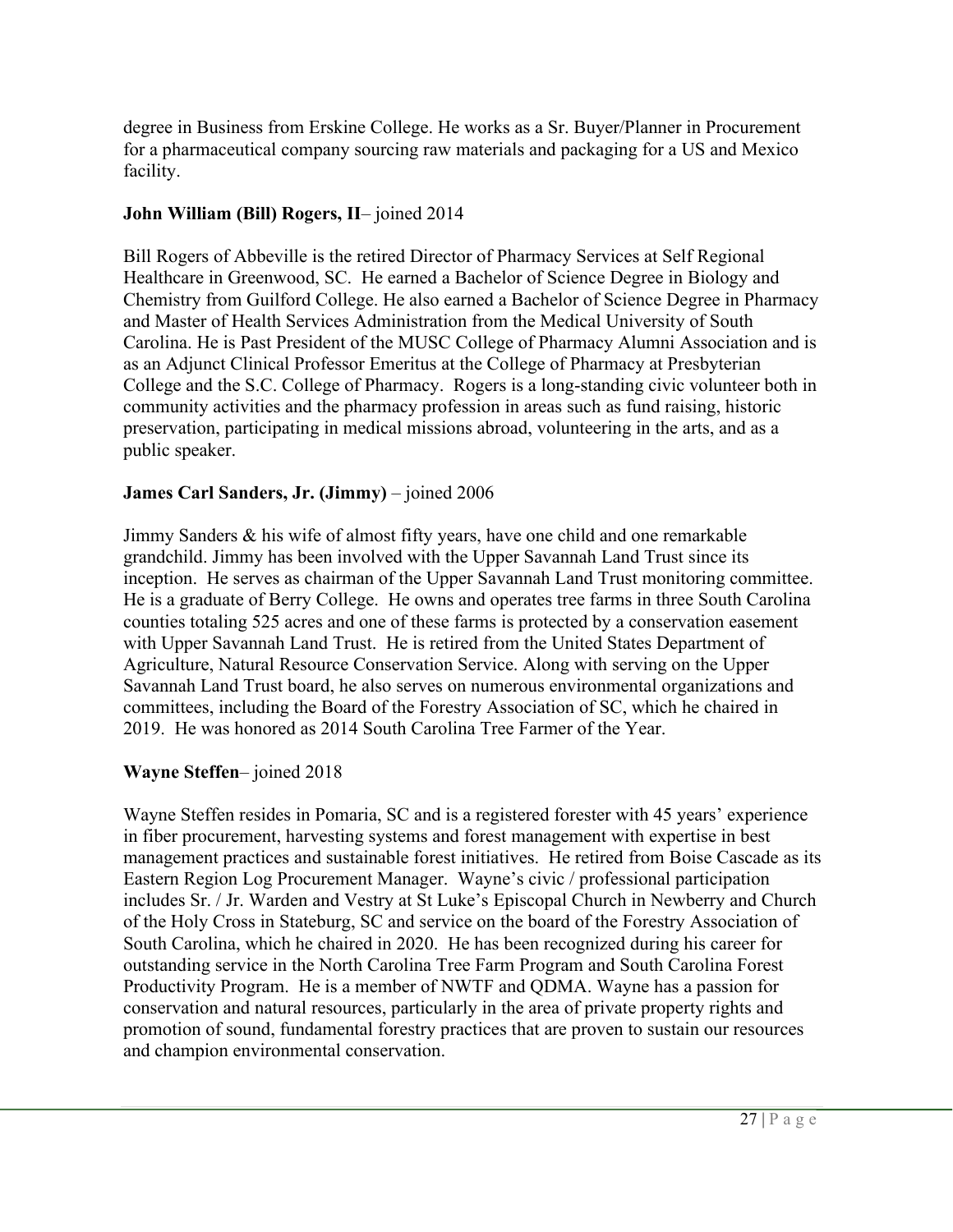### **J. Bradford Thompson**– joined 2009

Brad Thompson is the founder and President of Thompson Forest Consultants, Inc. He is an advisor for landowners and facilitates the management of approximately 100,000 acres of woodlands in South Carolina and Georgia. He is a graduate of Clemson University where he earned a Bachelor of Science degree in Forest Resource Management. He is a member of numerous environmental and real estate organizations including the Association of Consulting Foresters of America, South Carolina Chapter, the Society of American Foresters- Enoree Chapter, the South Carolina Forestry Association, and the South Carolina Forestry Commission. Brad is a registered forester in South Carolina and Georgia and is a licensed real estate broker.

### **Frank J. Wideman, III**– joined 2007

Frank Wideman is a native of Washington DC but his home for the past three decades was a fifth generation family farm (built in 1825) near Bradley, South Carolina where he lived with his wife Lisa, six dogs, and two cats. Frank and Lisa, and the animals, are now residents of Greenwood. They have two grown daughters, Sarah and Dessa, and two grandchildren. Frank presently serves on the board of the Upper Savanah Land Trust and has been active in the economic development of the Greenwood area, serving as chair of the Greenwood Partnership Alliance. He graduated from the University of South Carolina with a Political Science Degree. He has served numerous organizations and committees including the South Carolina Chapter of The Nature Conservancy. He is retired from the United States Army, and retired in 2020 as President of the Self Family Foundation having served in that capacity for 27 years.

### **Holly Welch**— joined 2021

Holly Welch of Laurens SC is the Environmental Program Manager for the SC Forestry Commission. She joined the Forestry Commission in 2004 and has worked as a Forest Inventory and Analysis Forester, Project Forester, and a BMP Forester. In her current role, Holly oversees and manages the Best Management Practices program statewide in SC and is the point of contact with the SC Forestry Commission for any environmental issues. She also serves on many committees outside of the Commission focusing on water quality, sustainability, and source water protection, including the Southeastern Partnership for Forests and Water. In addition to her expertise in environmentally-conscious forest management, Holly brings a farming perspective to the Board, as co-owner of her family's Crescent Farm in Laurens County, producing USDA certified organically-grown vegetables that are sold to stores and restaurants in SC, NC, and GA.